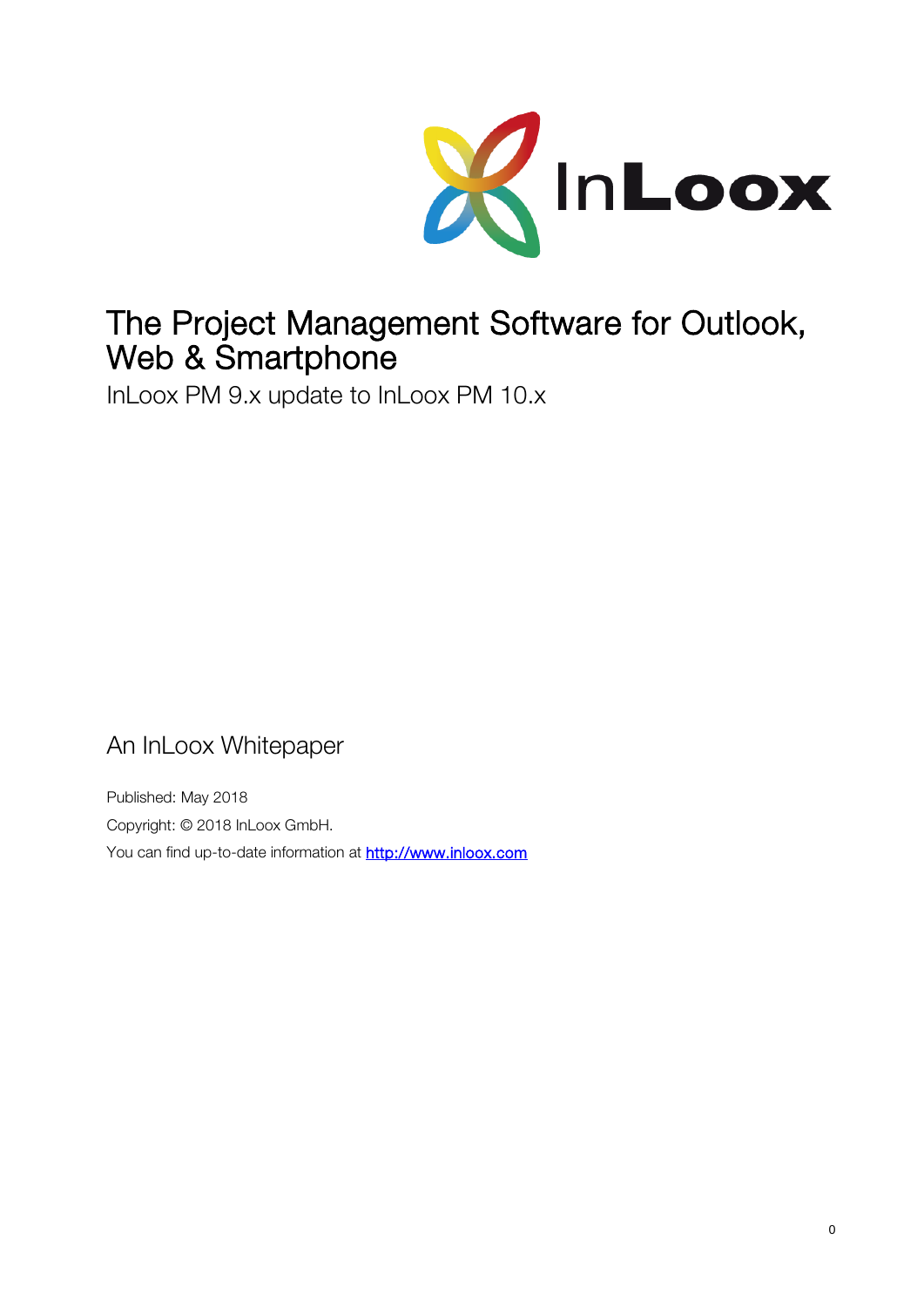

#### **Contents**

The information contained in this document represents the current view of InLoox on the issues discussed as of the date of publication. Because InLoox must respond to changing market conditions, it should not be interpreted to be a commitment on the part of InLoox, and InLoox cannot guarantee the accuracy of any information presented after the date of publication.

This White Paper is for informational purposes only. INLOOX MAKES NO WARRANTIES, EXPRESS, IMPLIED OR STATUTORY, AS TO THE INFORMATION IN THIS DOCUMENT.

Complying with all applicable copyright laws is the responsibility of the user. Without limiting the rights under copyright, no part of this document may be reproduced, stored in or introduced into a retrieval system, or transmitted in any form or by any means (electronic, mechanical, photocopying, recording, or otherwise), or for any purpose, without the express written permission of InLoox GmbH.

© 2018 InLoox GmbH. All rights reserved.

IQ medialab and InLoox are either registered trademarks or trademarks of InLoox GmbH in Germany and/or other countries.

The names of actual companies and products mentioned herein may be the trademarks of their respective owners.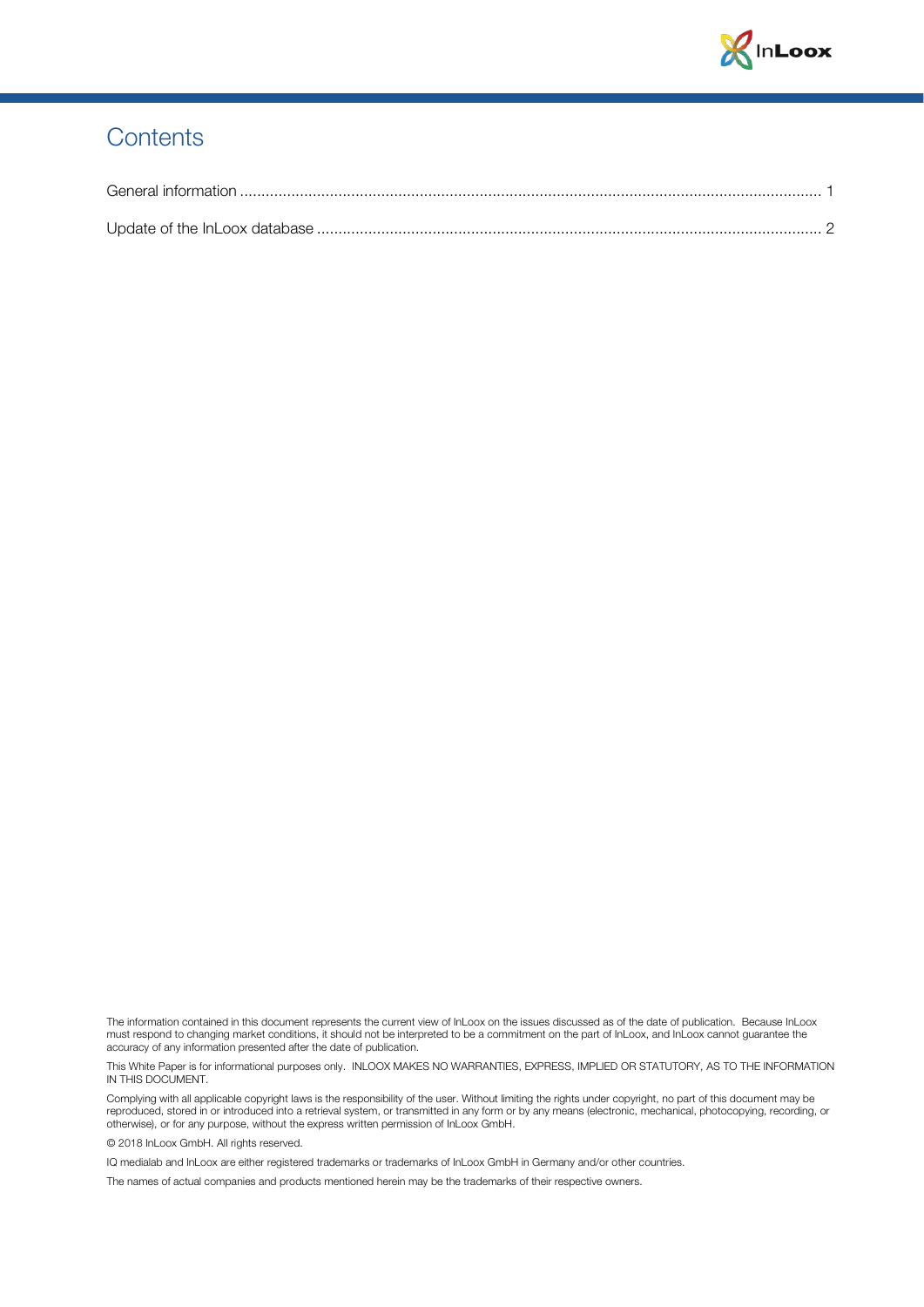

### <span id="page-2-0"></span>General information

This document describes the steps required to successfully update an InLoox 9 database.

The update of an InLoox PM 9.x version to InLoox PM 10.x requires the update of the InLoox database. It is necessary to back-up the InLoox database before the update, since it is not possible to downgrade back to the earlier version.



Please note that the support for MySQL and Oracle as database systems has ended with InLoox PM 9. For the migration from MySQL/Oracle to MS SQL please refer to the specific whitepaper.

Please note: To be able to use InLoox PM 10 you need a valid InLoox PM 10 license key. Please contact your InLoox account manager or your local reseller if you do not have an InLoox PM 10 license key yet. We are happy to help you.

#### Follow these steps to back-up the database:

- 1. Ensure that there are no users currently connected to the database
- 2. Connect to the InLoox database and make a complete backup.

All supported database manufacturers provide a description and the tools for backing up data

3. Update the InLoox database as described in the following chapter.

If you are not sure whether a database update is required or not, you can always try to run an update. If so, the setup might indicate that the database is up-to-date.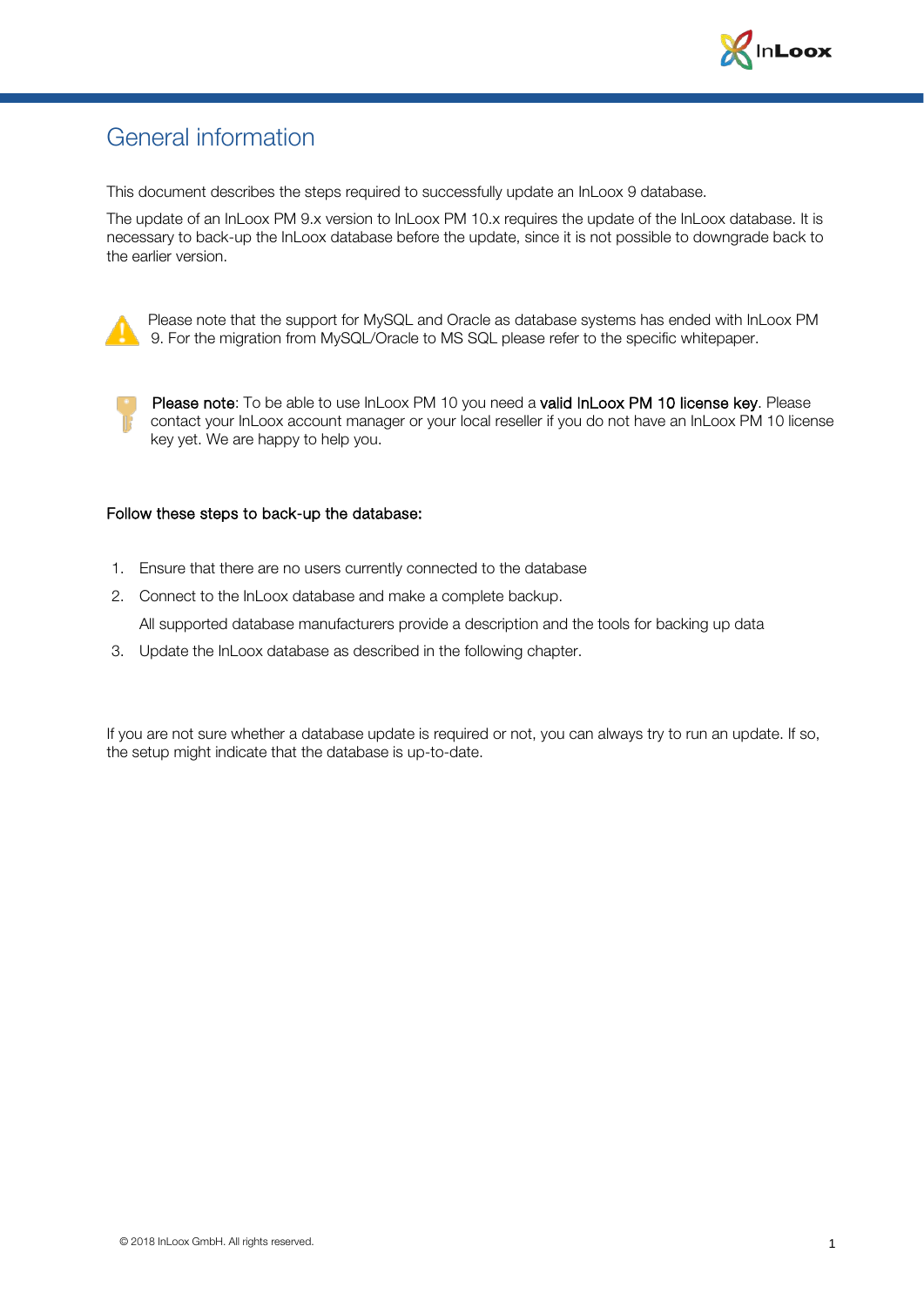

## <span id="page-3-0"></span>Update of the InLoox database

1. Start the setup file.



- 2. Choose "Create or update InLoox PM Database"
- 3. Accept the license agreement and click on Next.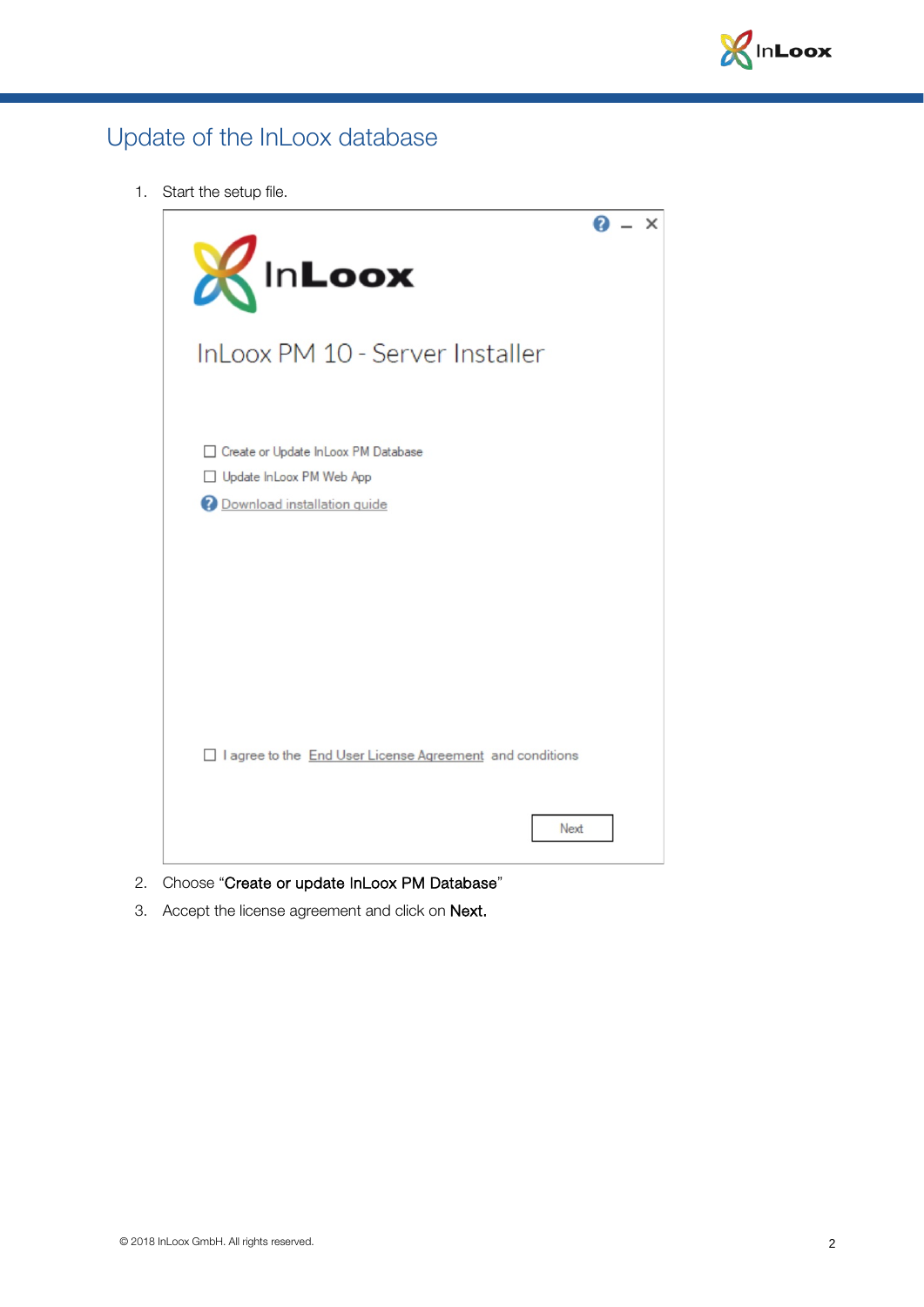

4. Enter the data to connect to your InLoox database and click on Next

Important: You have to use the same database logon for the upgrade as you used for the original installation. Otherwise new Tables might be created in a wrong configuration. If you use a Microsoft SQL Server, it is advisable to use the sa-account.

| <b>InLoox</b><br>Ж                                        | ×    |
|-----------------------------------------------------------|------|
| InLoox PM 10 - Server Installer                           |      |
| InLoox PM Database - Credentials for Microsoft SQL Server |      |
| Servername:                                               | A    |
| Databasename:                                             | A    |
| <b>Integrated Security</b>                                |      |
| ○ SQL-Login                                               |      |
| Username:                                                 |      |
| Password:                                                 |      |
| <b>Additonal Parameters</b>                               |      |
|                                                           |      |
|                                                           |      |
|                                                           |      |
|                                                           |      |
| <b>Back</b>                                               | Next |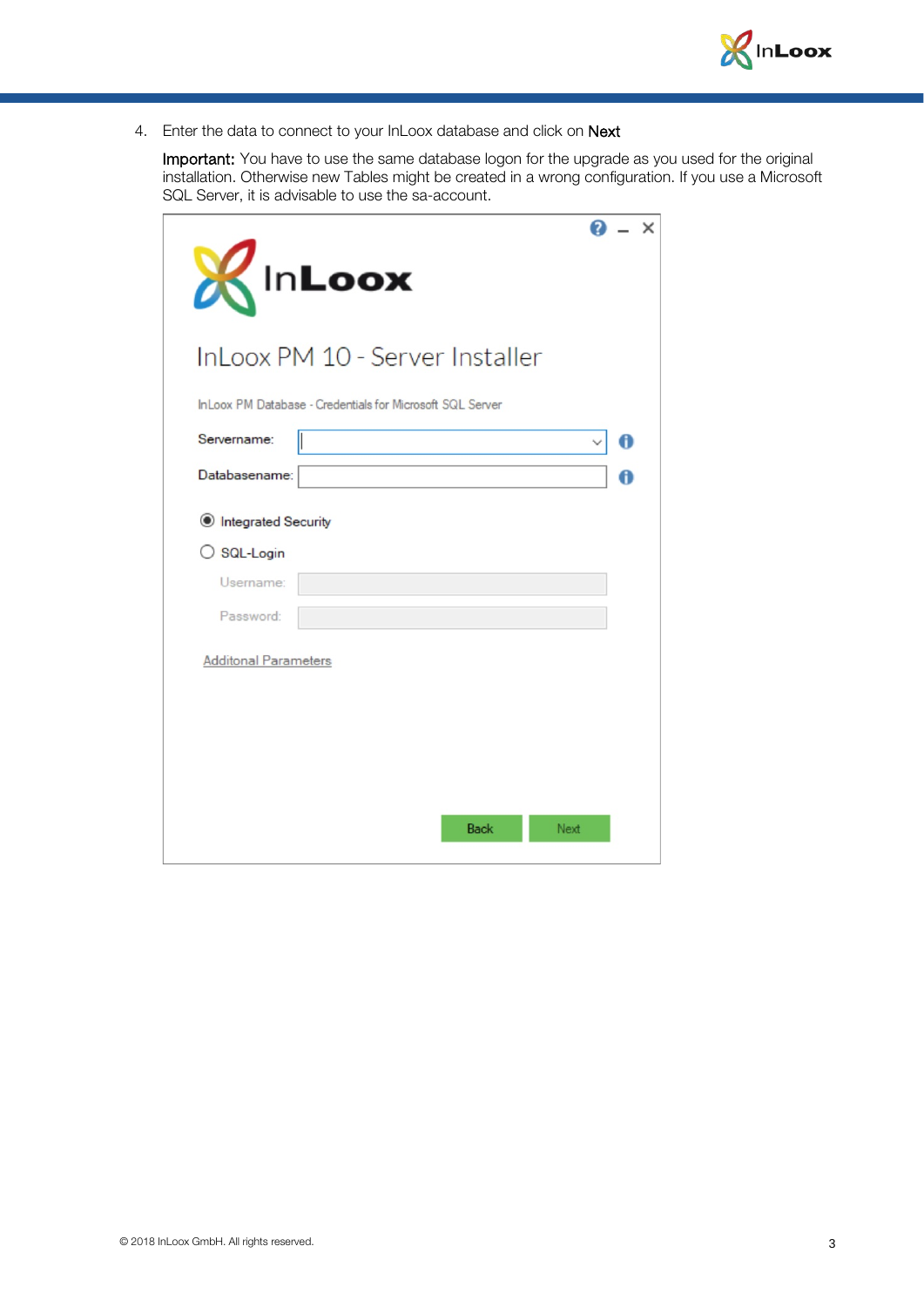

5. Please input your InLoox PM 10 license key.

You can also add additional license keys.

|                                                                                 | × |
|---------------------------------------------------------------------------------|---|
| KInLoox                                                                         |   |
| InLoox PM 10 - Server Installer                                                 |   |
| InLoox PM Database - Initialisation                                             |   |
| Database requires an update on Version 10.0                                     |   |
| It is strongly recommended to backup your database before you<br>А.<br>continue |   |
| Input a license key for the installation:                                       |   |
|                                                                                 | A |
|                                                                                 |   |
|                                                                                 |   |
| Input additional license keys                                                   |   |
|                                                                                 |   |
|                                                                                 |   |
|                                                                                 |   |
|                                                                                 |   |
|                                                                                 |   |
| <b>Back</b><br>Next                                                             |   |
|                                                                                 |   |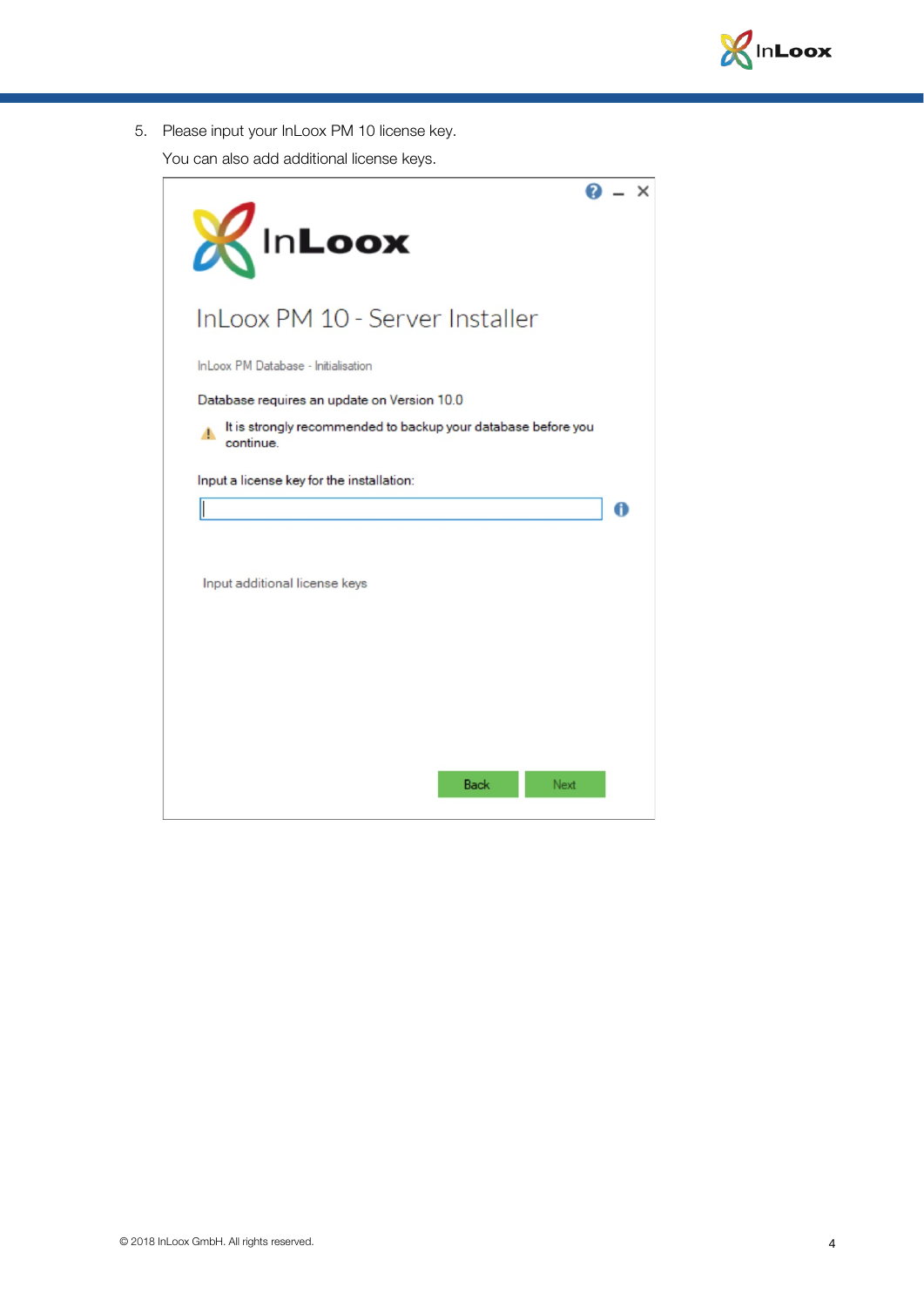

6. The setup will now update the InLoox database automatically. Please note that this process might take several minutes depending on the amount of data in the database.

| KInLoox                                                                                   |
|-------------------------------------------------------------------------------------------|
| InLoox PM 10 - Server Installer                                                           |
| Upgrading                                                                                 |
| Please wait while setup upgrades InLoox on your computer. This may take a few<br>minutes. |
| Upgrading InLoox database.                                                                |
|                                                                                           |
|                                                                                           |
|                                                                                           |
|                                                                                           |
|                                                                                           |
|                                                                                           |
|                                                                                           |